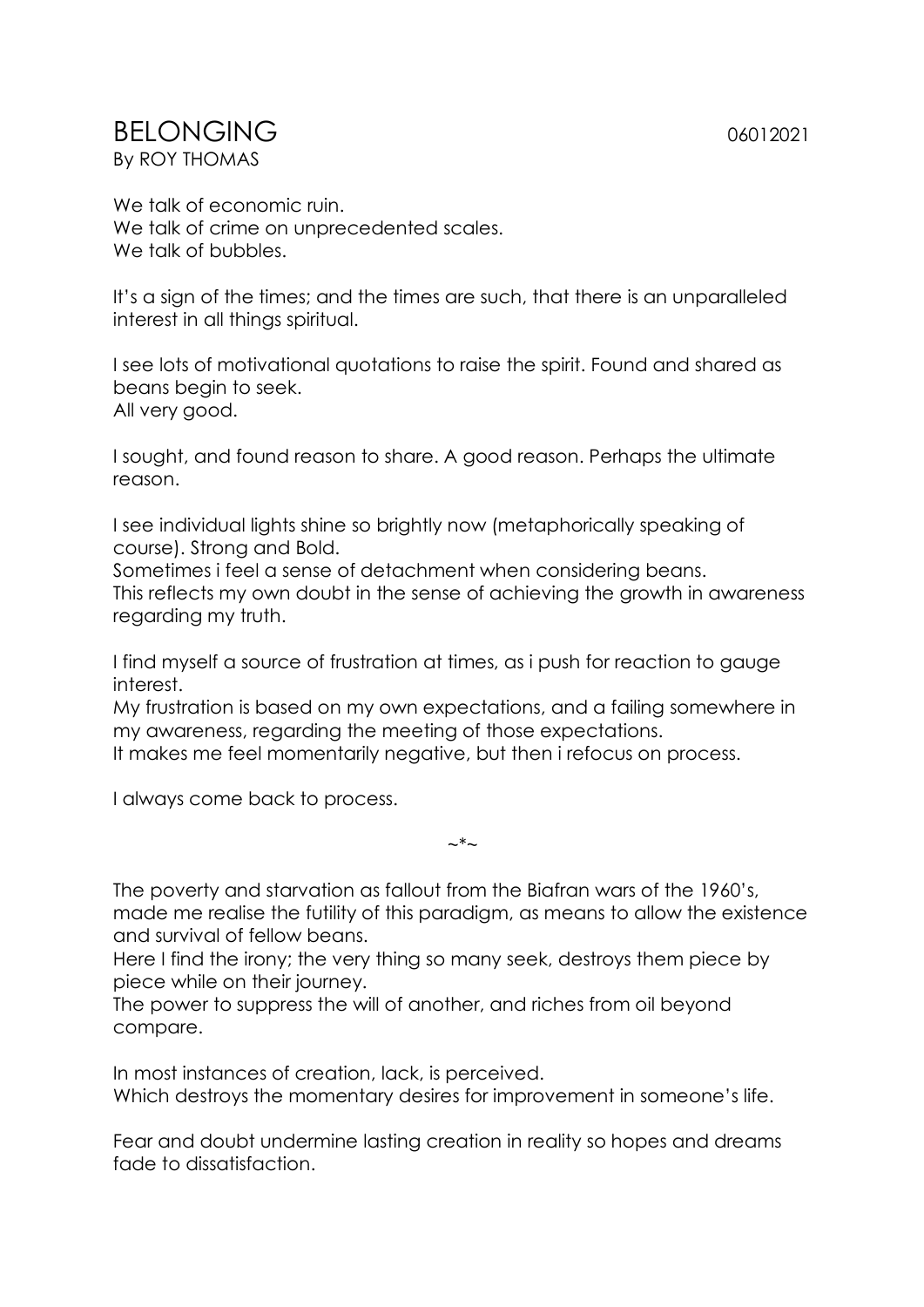The result for the majority is to survive until death, ignorant of truth and purpose. Lacking complete fulfilment perhaps?

While we might think so, i feel every death could be a balanced appreciation of achieving purpose, else why would we leave  $\dddot{\bullet}$ .

Like all things in awareness, there are two sides to every coin; or should we say infinite side to our coin in potential?  $\bullet$ .

Maybe we could begin to understand the *nature of creation, and how we can employ it more fully, into our awareness?*

This is the reason *why* I share my truth; in the hope that it may inspire and grow in others, the same love i find in myself.

A love so strong, i feel compelled to share an option in life choice, whereby, all beans experience the Peace and Freedom, which is our birthright.

*A space, in time, where all beans find increased awareness. Awareness in ALL.*

While so many are bound-up so tight in fear, i simply wish to throw a lifeline.

To talk of another WAY!

This *Way*, can begin as a business.

It can begin as a movement.

It each there is infinite potential.

More importantly, things grow according to global and local and individual needs!

The purpose of the combination in approach (individual, local, global, is to focus on the creation of a sense of unity in purpose in all of us. Whether that relates to simply providing food clothing and shelter, distribution of work load, or decisions in moving forward with a view to supporting *ALL CREATION*.

The importance of this, cannot be over-stated.

Consider the role of stewardship, a gardener maybe. The peace and harmony in awareness of attending to the needs of individual, and community, both locally, and globally as required.

The *sense of connection* here, it's importance in harmony and well-being with regard our own awareness in peace is immeasurable  $\mathcal{Q}$ . The business model I'm preparing, is one to unite all people, with purpose.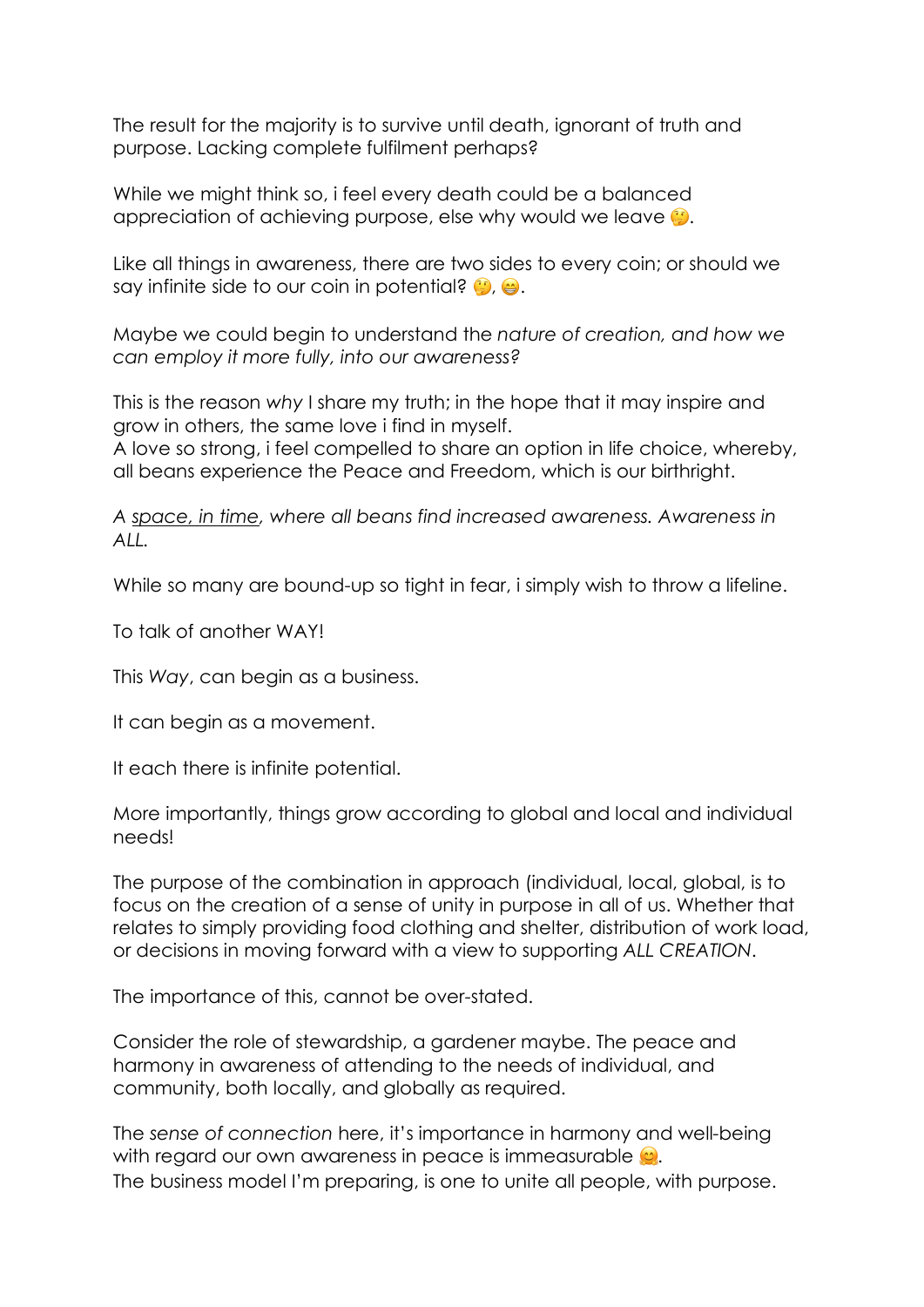Simple, efficient and transparent.

The movement (pardon the pun in awareness of *the core creative principle)*, again importantly, has the individual at its centre, With all around, united.

changetheworldnow.org, was created to suggest a simple framework for connection in purpose and goal.

A simple list of guidelines, for individuals of this plane, to align with. No memberships, tiers of governance, no control over the will of another.

All expression is valid, when NOT EMOTIVE PROJECTIONS!

Purpose is growth in awareness with a view towards choice; to enable the individual to grasp a more complete awareness of the creative force that is *LOVE*.

Why? To find balance in awareness, through experience, which is knowing!

When we consider creation, when we consider experience, when we consider awareness, when we consider knowing, we can then become more completely aware of the impact of movement in our lives/awareness. It is here we begin to see, the *NATURE of creation.*

When we consider creation, we must by default consider the creator.

From the beginning, the process can be seeded as follows for growth within your own awareness!

To assist in this process, think about it. focus on it in your awareness!  $\bullet$ ,  $\bullet$ 

Simple steps, complete a picture; one of infinite variation in detail. Such is the *NATURE of INFINITE.*

Forget *Space*, forget *Time,* think only of infinite variations in process. One way, then another, then another, ad infinitum!

So…

BE. BE AWARE. BE AWARE OF SELF. FOCUSSED AWARNESS. CREATION OF ENERGY IN MOVEMENT. CREATION OF INFINITE ENERGY, WHICH LED TO CRITICAL MASS AND THE CREATION OF ALL TO CREATE OUR AWARENSS.

The infinite frequency of creation is *an expression of the creator's awareness*, *as are we*, the creators' children as it were.

We enjoy a process of developing in awareness, whereby we grow in awareness as did our creator in infinite awareness, to become fully aware and balanced in that awareness.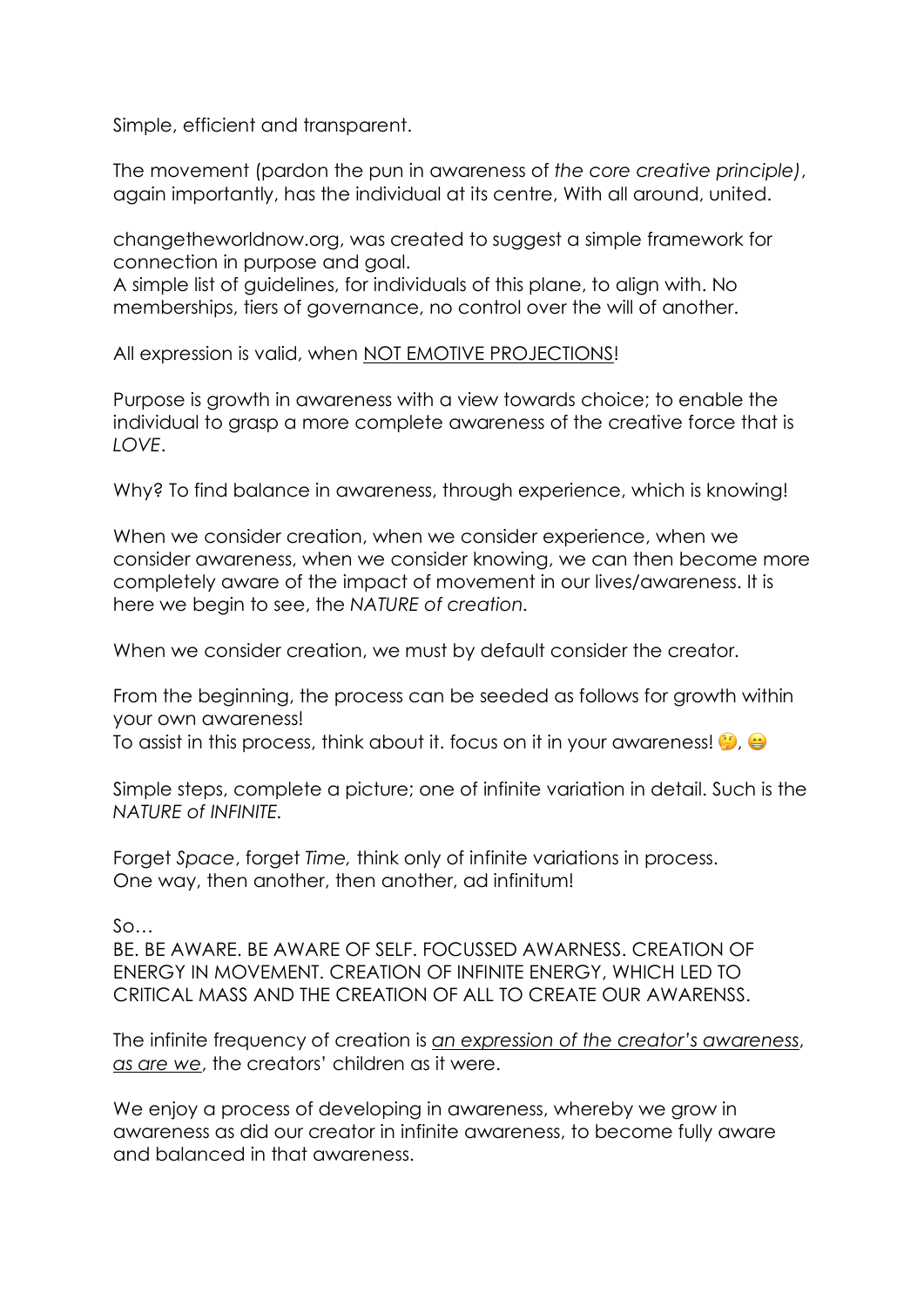At a point in our awareness, we will join our creator, in full awareness, this is the final union.

How is all this linked to a movement, and a business model? Because if we consider purpose with an open heart, we may be drawn towards striving to create an existence/awareness, whereby we are free and focussed to achieve in harmony and peace for the benefit of all in available choices.

Freewill is paramount.

I believe Individual expectation is best applied only to yourself.

Collective expectation found in harmony and peace, will change the world to a place of positive energy with increasing awareness in the same.

This Domino effect, the "rubbing off", on another, of all heartfelt aspirations grown within in love!

*Self-Control*, is not to ensure you comply with another's notion of right and wrong according to some nonsense "law" no, the purpose of SELF-Control, is to give YOU the opportunity to stay present, and reason, and consider all in awareness so ... YOU avoid the instinctive response of the BEAST that is our vehicle here in this plane.

The beast comes to the fore due to the veil of confusion. This new experiment, employing the veil as a means to continue the infinite generation of potential, is a variation on a theme.

At the growth of this new density, this new era, the Aquarian Age, we find presented to us, alternatives, to align with the new.

The new being opportunity to grow in awareness in the *nature of love*, as THE creative force in the universe, which is a multiverse.

 $\sim^*$ ~

Current awareness suggests, there are two areas of understanding we need to grasp.

These are important areas in awareness!

The first we've just considered. Expectation. Expectation of another can lead to disappointment and frustration based on *err*or.

(To *ERR* is human, to forgive is DIVINE!

Focus on self and control of the same).

This itself can lead to incorrect assumptions regarding another, when in truth, all the awareness of the moment reflects the catalyst of change tugging at you for attention, to enable growth.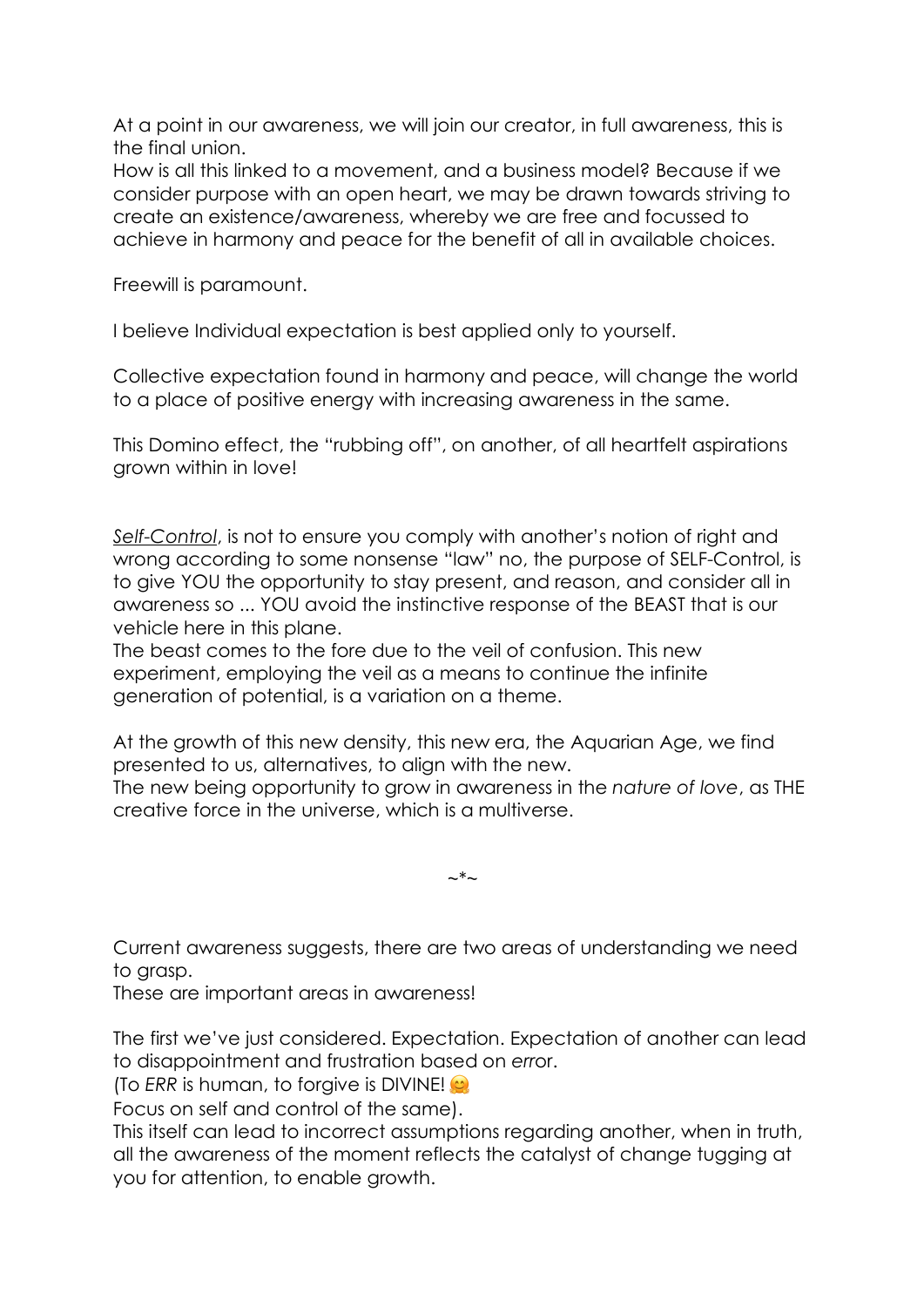This is done within!

All your frustrations reflect your own areas of interest regarding your own growth on the spiritual path as it were.

Part of process here, and the second awareness to consider, is the nature of energy, its creation in awareness, and its growth.

IN THE BEGINNING WAS THE WORD!

The WORD is the foundation of infinite creation in infinite awareness.

Our very purpose is to become one with the creator through Being, part of that infinite *BE'ING*!

This clearly identifies an important truth.

While the destination never changes, the path/journey, is one of individual choice, made seemingly more difficult here as we experience the veil of confusion.

As one density fades and another is created by the love/logus that is our sun (a collection of energy in awareness creating), seekers everywhere flood in to the density to take advantage of the in-streaming's from our sun, with a view towards individual growth. This reflects the rise in interest in all things spiritual, leaning towards the seeking of truth in awareness.

I like many others, am drawn to a need for dramatic change.

Consider the fact, IT IS IN AWARENESS NOW, ergo change could be a positive step for all in growth an awareness, as the notion of individuals in unity for purpose, is embraced by increasing numbers of beans.

WHY, WOULD IT BE SO, IF IT WASN'T PART OF PROCESS?

This isn't about me. This isn't about any individual. It's about all individuals. It's about *ALL*

With this in mind we can see a need for embracing the spiritual notion of acceptance, to increase awareness in our own passions and desires, as we explore all catalyst that comes before us.

If we change our thoughts towards death, whereby we now see it as a conclusion of the learning we came here to do, it becomes a cause of celebration of life in purpose. This changes energy dynamically in the present.

We can apply the same acceptance to all aspects of our life, so we EMBRACE EASE (not DIS EASE), in our awareness.